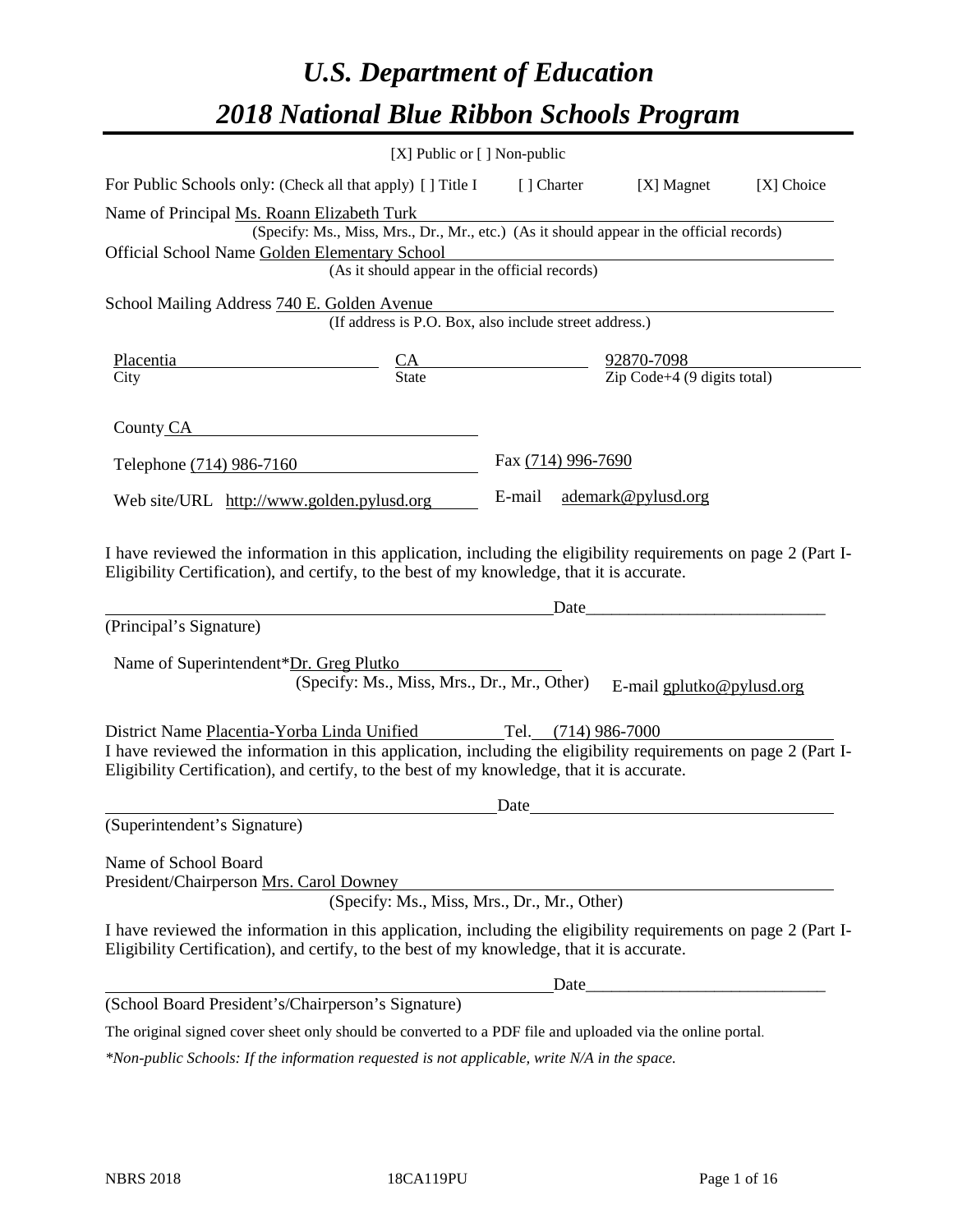The signatures on the first page of this application (cover page) certify that each of the statements below, concerning the school's eligibility and compliance with U.S. Department of Education and National Blue Ribbon Schools requirements, are true and correct.

- 1. The school configuration includes one or more of grades K-12. (Schools on the same campus with one principal, even a K-12 school, must apply as an entire school.)
- 2. All nominated public schools must meet the state's performance targets in reading (or English language arts) and mathematics and other academic indicators (i.e., attendance rate and graduation rate), for the all students group and all subgroups, including having participation rates of at least 95 percent using the most recent accountability results available for nomination.
- 3. To meet final eligibility, all nominated public schools must be certified by states prior to September 2018 in order to meet all eligibility requirements. Any status appeals must be resolved at least two weeks before the awards ceremony for the school to receive the award.
- 4. If the school includes grades 7 or higher, the school must have foreign language as a part of its curriculum.
- 5. The school has been in existence for five full years, that is, from at least September 2012 and each tested grade must have been part of the school for the past three years.
- 6. The nominated school has not received the National Blue Ribbon Schools award in the past five years: 2013, 2014, 2015, 2016, or 2017.
- 7. The nominated school has no history of testing irregularities, nor have charges of irregularities been brought against the school at the time of nomination. The U.S. Department of Education reserves the right to disqualify a school's application and/or rescind a school's award if irregularities are later discovered and proven by the state.
- 8. The nominated school has not been identified by the state as "persistently dangerous" within the last two years.
- 9. The nominated school or district is not refusing Office of Civil Rights (OCR) access to information necessary to investigate a civil rights complaint or to conduct a district-wide compliance review.
- 10. The OCR has not issued a violation letter of findings to the school district concluding that the nominated school or the district as a whole has violated one or more of the civil rights statutes. A violation letter of findings will not be considered outstanding if OCR has accepted a corrective action plan from the district to remedy the violation.
- 11. The U.S. Department of Justice does not have a pending suit alleging that the nominated school or the school district as a whole has violated one or more of the civil rights statutes or the Constitution's equal protection clause.
- 12. There are no findings of violations of the Individuals with Disabilities Education Act in a U.S. Department of Education monitoring report that apply to the school or school district in question; or if there are such findings, the state or district has corrected, or agreed to correct, the findings.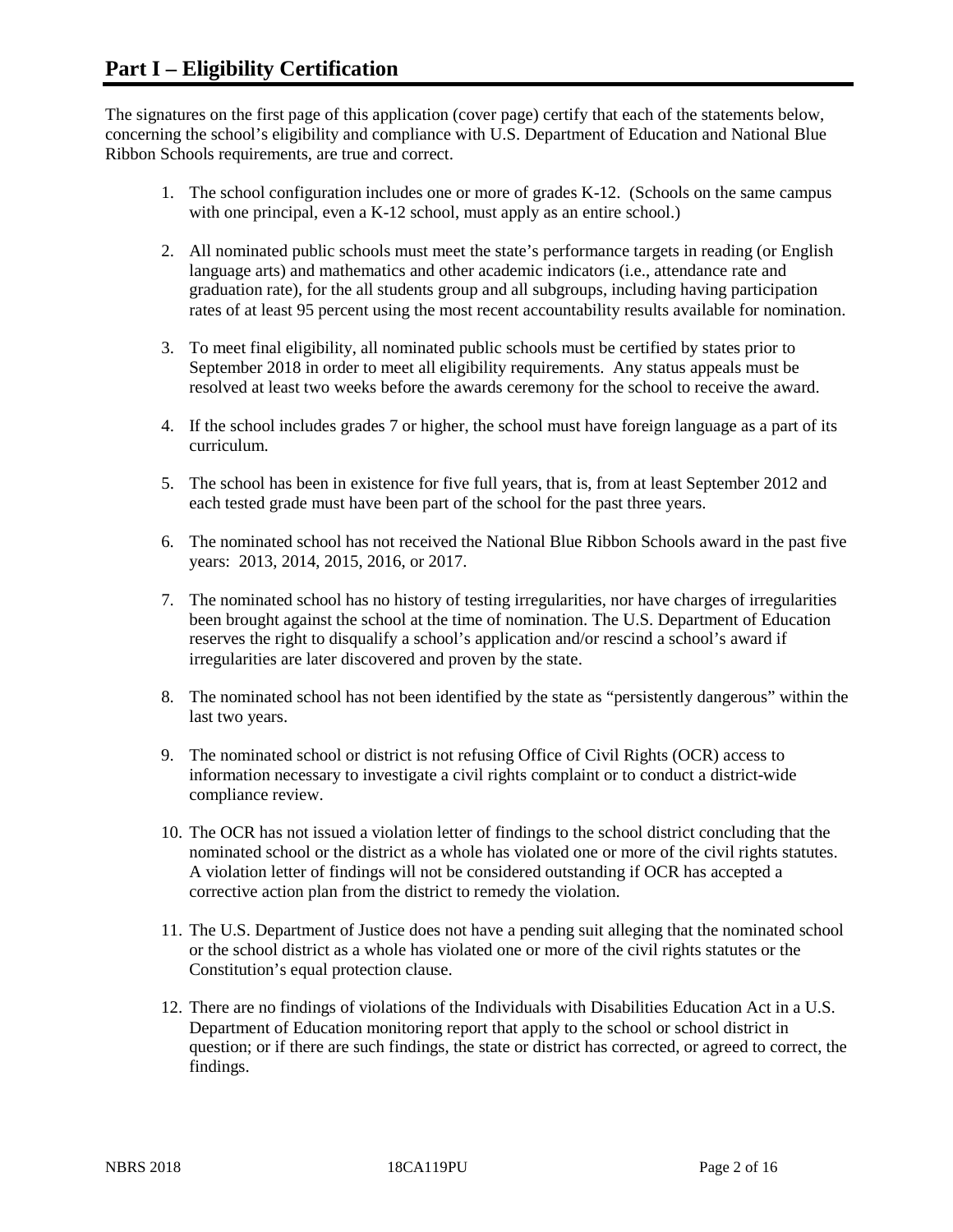#### **Data should be provided for the most recent school year (2017-2018) unless otherwise stated.**

#### **DISTRICT**

| Number of schools in the district<br>(per district designation): | 21 Elementary schools (includes K-8)<br>5 Middle/Junior high schools |
|------------------------------------------------------------------|----------------------------------------------------------------------|
|                                                                  | 6 High schools<br>2 K-12 schools                                     |

34 TOTAL

**SCHOOL** (To be completed by all schools)

2. Category that best describes the area where the school is located:

[] Urban or large central city [X] Suburban [ ] Rural or small city/town

3. Number of students as of October 1, 2017 enrolled at each grade level or its equivalent in applying school:

| Grade                           | # of         | # of Females | <b>Grade Total</b> |
|---------------------------------|--------------|--------------|--------------------|
|                                 | <b>Males</b> |              |                    |
| <b>PreK</b>                     | 0            | 0            | 0                  |
| K                               | 41           | 14           | 55                 |
| $\mathbf{1}$                    | 41           | 41           | 82                 |
| $\overline{2}$                  | 51           | 47           | 98                 |
| 3                               | 54           | 47           | 101                |
| 4                               | 81           | 81           | 162                |
| 5                               | 80           | 68           | 148                |
| 6                               | 81           | 91           | 172                |
| 7                               | 0            | 0            | 0                  |
| 8                               | 0            | 0            | 0                  |
| 9                               | 0            | 0            | 0                  |
| 10                              | 0            | 0            | 0                  |
| 11                              | 0            | 0            | 0                  |
| 12 or higher                    | 0            | $\Omega$     | 0                  |
| <b>Total</b><br><b>Students</b> | 429          | 389          | 818                |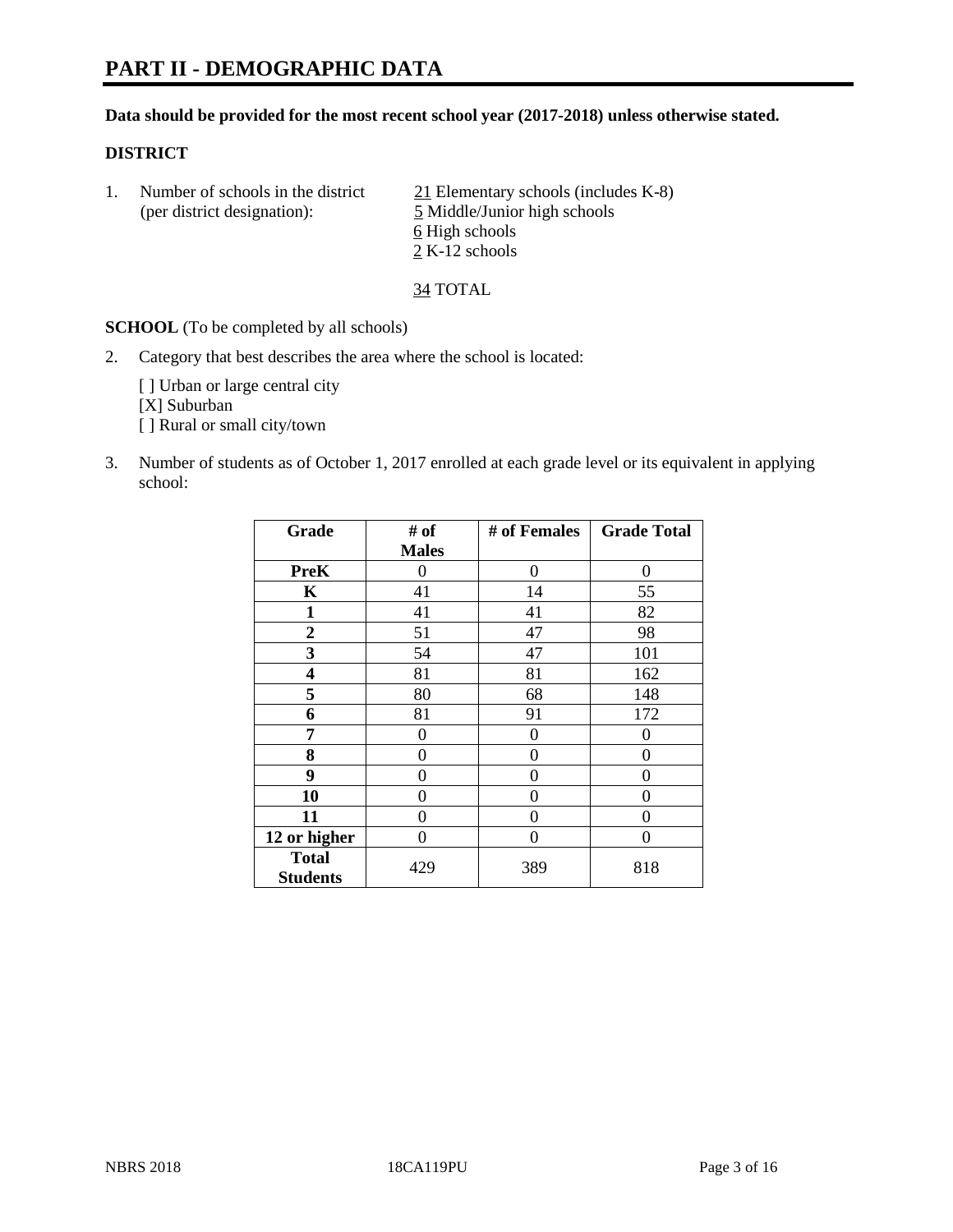the school: 48 % Asian

4. Racial/ethnic composition of  $\qquad 0\%$  American Indian or Alaska Native 1 % Black or African American 17 % Hispanic or Latino 0 % Native Hawaiian or Other Pacific Islander 31 % White 3 % Two or more races **100 % Total**

(Only these seven standard categories should be used to report the racial/ethnic composition of your school. The Final Guidance on Maintaining, Collecting, and Reporting Racial and Ethnic Data to the U.S. Department of Education published in the October 19, 2007 *Federal Register* provides definitions for each of the seven categories.)

5. Student turnover, or mobility rate, during the 2016 – 2017 school year: 9%

If the mobility rate is above 15%, please explain.

This rate should be calculated using the grid below. The answer to (6) is the mobility rate.

| <b>Steps For Determining Mobility Rate</b>         | Answer |
|----------------------------------------------------|--------|
| (1) Number of students who transferred to          |        |
| the school after October 1, 2016 until the         | 69     |
| end of the 2016-2017 school year                   |        |
| (2) Number of students who transferred             |        |
| <i>from</i> the school after October 1, 2016 until | 6      |
| the end of the 2016-2017 school year               |        |
| (3) Total of all transferred students [sum of      | 75     |
| rows $(1)$ and $(2)$ ]                             |        |
| (4) Total number of students in the school as      | 818    |
| of October 1, 2016                                 |        |
| (5) Total transferred students in row (3)          | 0.09   |
| divided by total students in row (4)               |        |
| $(6)$ Amount in row $(5)$ multiplied by 100        | 9      |

6. English Language Learners (ELL) in the school:  $3\%$ 

24 Total number ELL

Specify each non-English language represented in the school (separate languages by commas): Spanish, Tamil, Mandarin, Korean, Indonesian, Urdu, Gujarati, Japanese, Vietnamese, Arabic

7. Students eligible for free/reduced-priced meals: 14 % Total number students who qualify: 112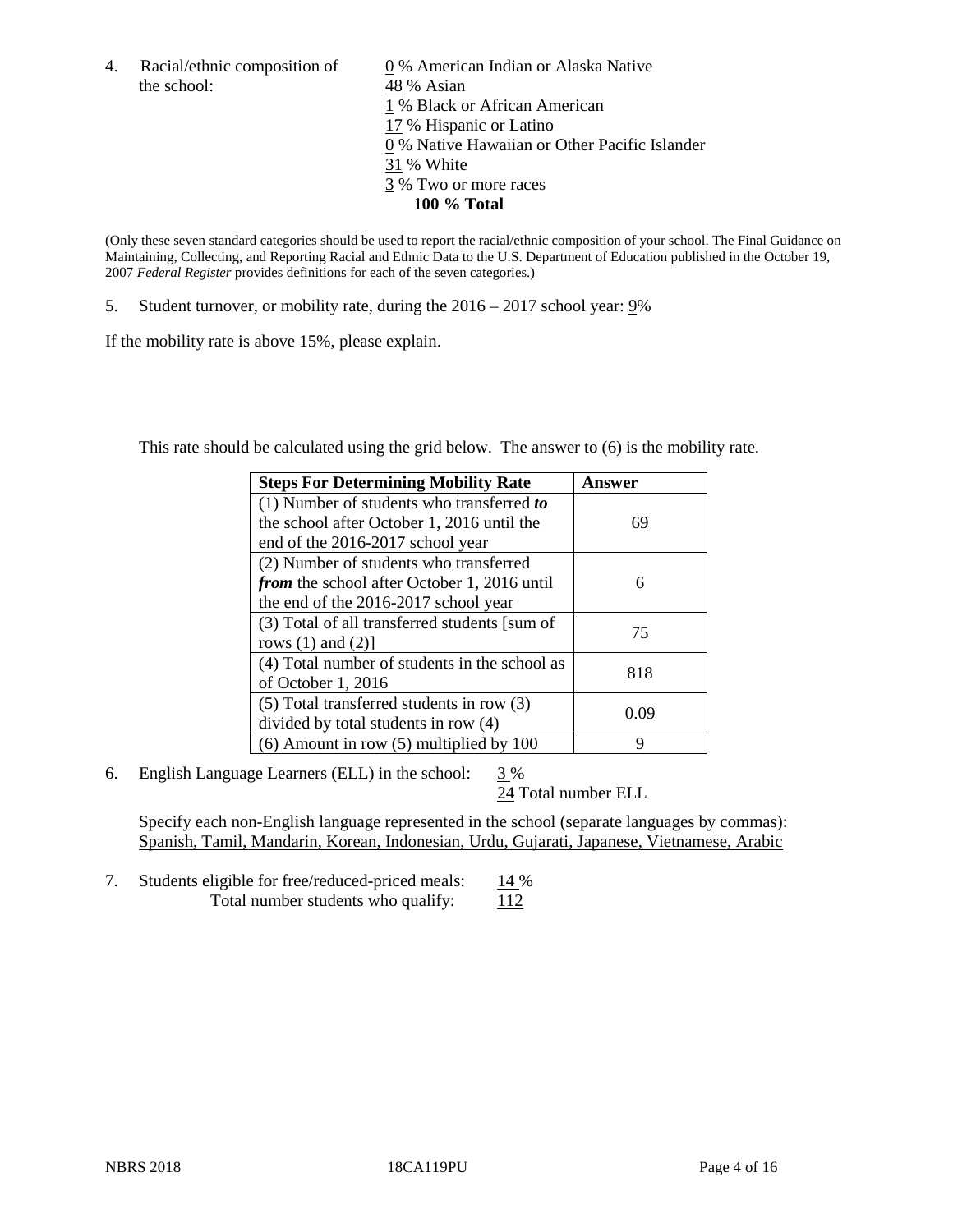68 Total number of students served

Indicate below the number of students with disabilities according to conditions designated in the Individuals with Disabilities Education Act. Do not add additional conditions. It is possible that students may be classified in more than one condition.

| 26 Autism                 | 16 Multiple Disabilities                |
|---------------------------|-----------------------------------------|
| 0 Deafness                | 1 Orthopedic Impairment                 |
| 0 Deaf-Blindness          | 9 Other Health Impaired                 |
| 0 Developmentally Delayed | 2 Specific Learning Disability          |
| 2 Emotional Disturbance   | 23 Speech or Language Impairment        |
| 0 Hearing Impairment      | 0 Traumatic Brain Injury                |
| 5 Intellectual Disability | 0 Visual Impairment Including Blindness |

- 9. Number of years the principal has been in her/his position at this school:  $6$
- 10. Use Full-Time Equivalents (FTEs), rounded to nearest whole numeral, to indicate the number of school staff in each of the categories below:

|                                                                                                                                                                                                                                | <b>Number of Staff</b> |
|--------------------------------------------------------------------------------------------------------------------------------------------------------------------------------------------------------------------------------|------------------------|
| Administrators                                                                                                                                                                                                                 |                        |
| Classroom teachers including those<br>teaching high school specialty<br>subjects, e.g., third grade teacher,<br>history teacher, algebra teacher.                                                                              | 28                     |
| Resource teachers/specialists/coaches<br>e.g., reading specialist, science coach,<br>special education teacher, technology<br>specialist, art teacher, etc.                                                                    | 5                      |
| Paraprofessionals under the<br>supervision of a professional<br>supporting single, group, or classroom<br>students.                                                                                                            | 10                     |
| Student support personnel<br>e.g., guidance counselors, behavior<br>interventionists, mental/physical<br>health service providers,<br>psychologists, family engagement<br>liaisons, career/college attainment<br>coaches, etc. | $\mathfrak{D}$         |

11. Average student-classroom teacher ratio, that is, the number of students in the school divided by the FTE of classroom teachers, e.g., 22:1 29:1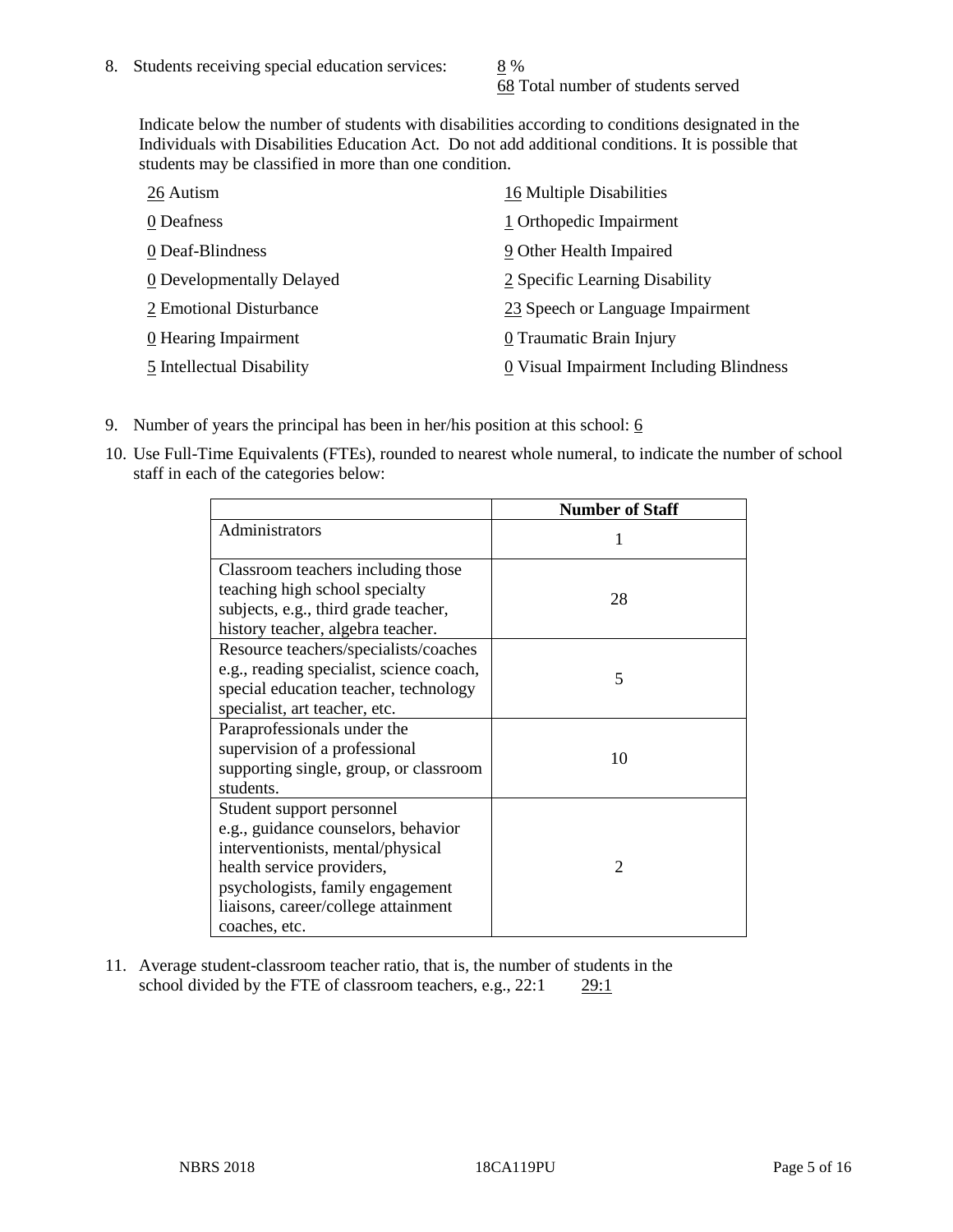12. Show daily student attendance rates. Only high schools need to supply yearly graduation rates.

| <b>Required Information</b> | 2016-2017 | $2015 - 2016$ | 2014-2015 | 2013-2014 | 2012-2013 |
|-----------------------------|-----------|---------------|-----------|-----------|-----------|
| Daily student attendance    | 97%       | 97%           | 97%       | 77%       | 98%       |
| High school graduation rate | 0%        | 0%            | 0%        | 9%        | 0%        |

#### 13. **For high schools only, that is, schools ending in grade 12 or higher.**

Show percentages to indicate the post-secondary status of students who graduated in Spring 2017.

| <b>Post-Secondary Status</b>                  |              |
|-----------------------------------------------|--------------|
| Graduating class size                         |              |
| Enrolled in a 4-year college or university    | 0%           |
| Enrolled in a community college               | 0%           |
| Enrolled in career/technical training program | 0%           |
| Found employment                              | 0%           |
| Joined the military or other public service   | 0%           |
| Other                                         | $\gamma_{0}$ |

14. Indicate whether your school has previously received a National Blue Ribbon Schools award. Yes No X

If yes, select the year in which your school received the award.

15. In a couple of sentences, provide the school's mission or vision statement.

Provide a high quality, challenging educational program which focuses on the mastery of basic skills, the use of technology, the development of critical thinking, and effective communication. Our goal is to foster, in all students, an understanding of responsible citizenship and a desire for life-long learning.

16. **For public schools only**, if the school is a magnet, charter, or choice school, explain how students are chosen to attend.

General education students K-6 attend Golden based on district boundaries as well as through a transfer request made during the school choice window. Only students in fourth through sixth grades may qualify to the Gifted and Talented Education (GATE) program based on the district GATE identification criteria. These criteria include a balance between achievement testing, ability testing, and other factors such as district performance tasks for writing, math, and reading levels. Additionally, parents and teachers provide input on gifted characteristics of task commitment, leadership, and creativity. Elementary students who are identified as gifted may be served either in their home schools or through magnet programs.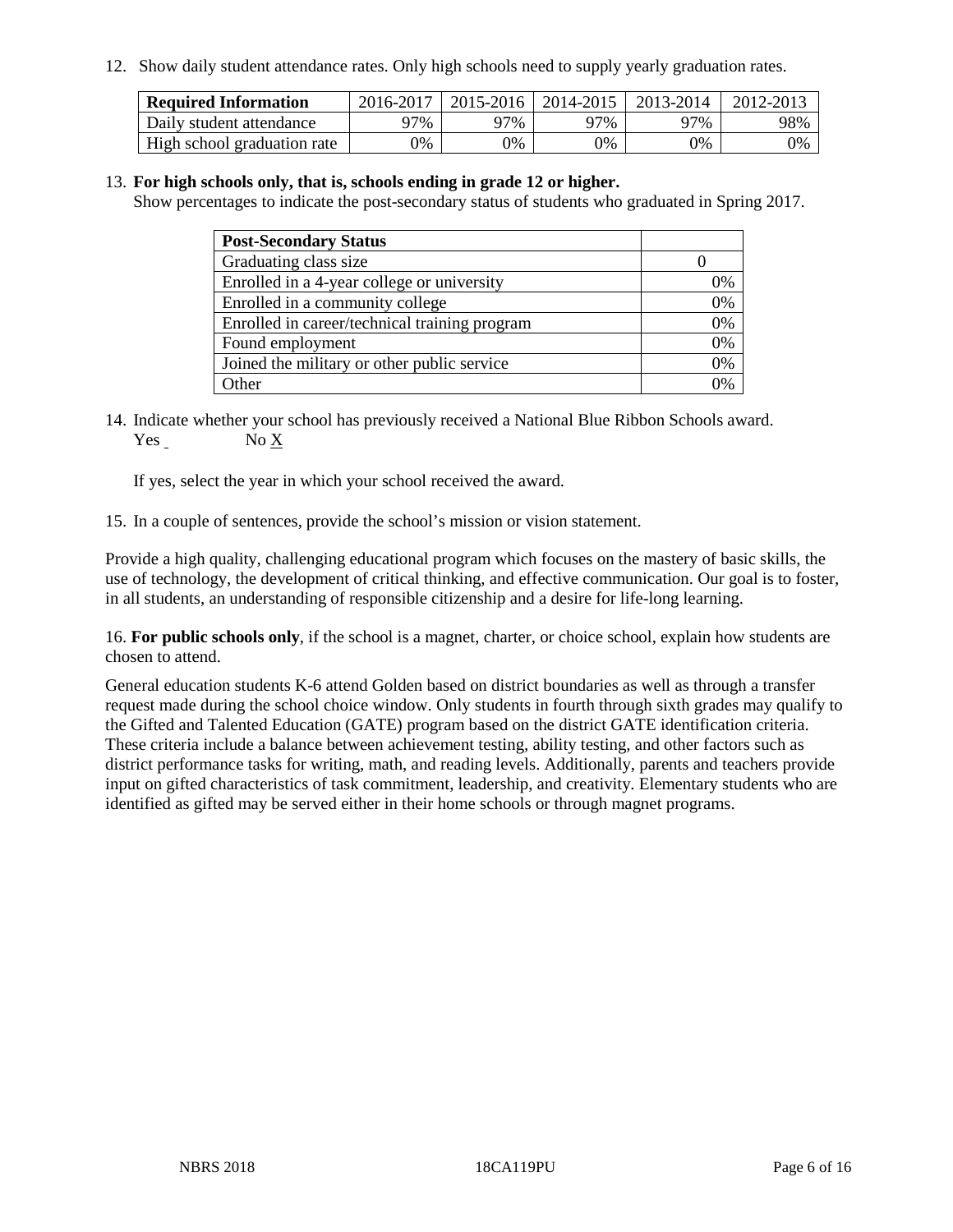# **PART III – SUMMARY**

Golden Elementary School, home of the Golden Eagles in the City of Placentia, California, has a culture of excellence, grounded in a quest to nurture, encourage, support, and challenge students everyday. Located in suburban, north Orange County, Golden currently has 821 students enrolled in grades K-6 which includes eight 4th - 6th grade GATE magnet and two special education classes.

Opening in 1965, Golden has a long standing tradition of community. In 2015, Golden celebrated 50 years of excellence. Throughout the years, Golden has grown, and it changed from a small neighborhood school into a large school in 1987, when the Gifted and Talented Education (GATE) magnet program was added. The one tradition that has remained the same is Golden's strong sense of family that maintains a warm, personal connection stemming from small town values. Golden has a history of embracing practices that engage and keep students motivated. A partnership with our community includes parents, grandparents, businesses, and alumni who volunteer each year to support all learners. Additionally, community, alumni, students, and families eagerly participate in our yearly Open House, Armed Forces Honor Day, the Spring Carnival, and Science Night, as well as many other school events. Students experience the civicmindedness of the Golden family embedded in these events.

Evident in every classroom is Golden's fidelity to the promise of providing a well-rounded education to each student. We celebrate diversity. Our 28 Kindergarten - sixth grade classes are comprised of general and special education students, GATE magnet students, and English Language learners. The ethnic blend of students consists of 31% White, 48% Asian, 17% Hispanic, 3% Multi-Ethnic, and 1% African American.

Golden's mission is to provide a high quality, challenging educational program which focuses on the mastery of basic skills, the use of technology, the development of critical thinking and effective communication. Our goal is to foster in all students an understanding of responsible citizenship and a desire for lifelong learning.

Golden's highly qualified staff is committed to implementation of core curriculum using effective pedagogical strategies based on clear objectives with measurable outcomes. Teachers seek the newest, most engaging instructional strategies to facilitate students' individualized learning. This dynamic style of pedagogy pushes teachers to collaborate and seek out best practices. Through a rigorous curriculum and technology-rich environment, students' needs are addressed in language arts, math, social science, science, visual and performing arts, physical education, and health. Fully credentialed teachers (83% have master's degrees), utilize strong instructional practices, which include on-going monitoring and evaluation, as well as positive behavior management to challenge, engage, and motivate students. Through Professional Learning Communities (PLC), teachers collaborate to analyze and evaluate curriculum and data. In addition, our educators attend workshops and trainings through PYLUSD's Professional Development Academy (PDA).

A key goal is to create an atmosphere in which every student will SHINE (be Safe, Here, Inclusive, Nurturing, and Exceptional). All students: general, special, gifted and English learners flourish at Golden. Many of our students participate in Peer Assistance Leadership (PAL), promoting a positive school climate. Student valets provide a safe environment for students arriving at school. Cross-Age Buddies, Student Council, and Principal Council programs foster pride and encourage citizenship. Students are recognized for their contributions to our school's community through assemblies honoring academic achievements, as well as 21st century character traits and excellent behavior.

Golden's implementation of Positive Behavior Intervention and Support (PBIS), a school-wide initiative, lays the foundation for a proactive approach to creating a positive school environment. PBIS recognizes students for meeting behavior expectations in the classroom and campus-wide locations.

Parent involvement is an integral part of the success of Golden's students. Volunteers dedicate over 12,000 hours yearly to enrich our students' learning environment. Golden's Parent Teacher Association (PTA) is committed to providing many educational programs and resources to support student learning and enrichment. With over 25 parents serving on the board, the PTA has resources to reach out to community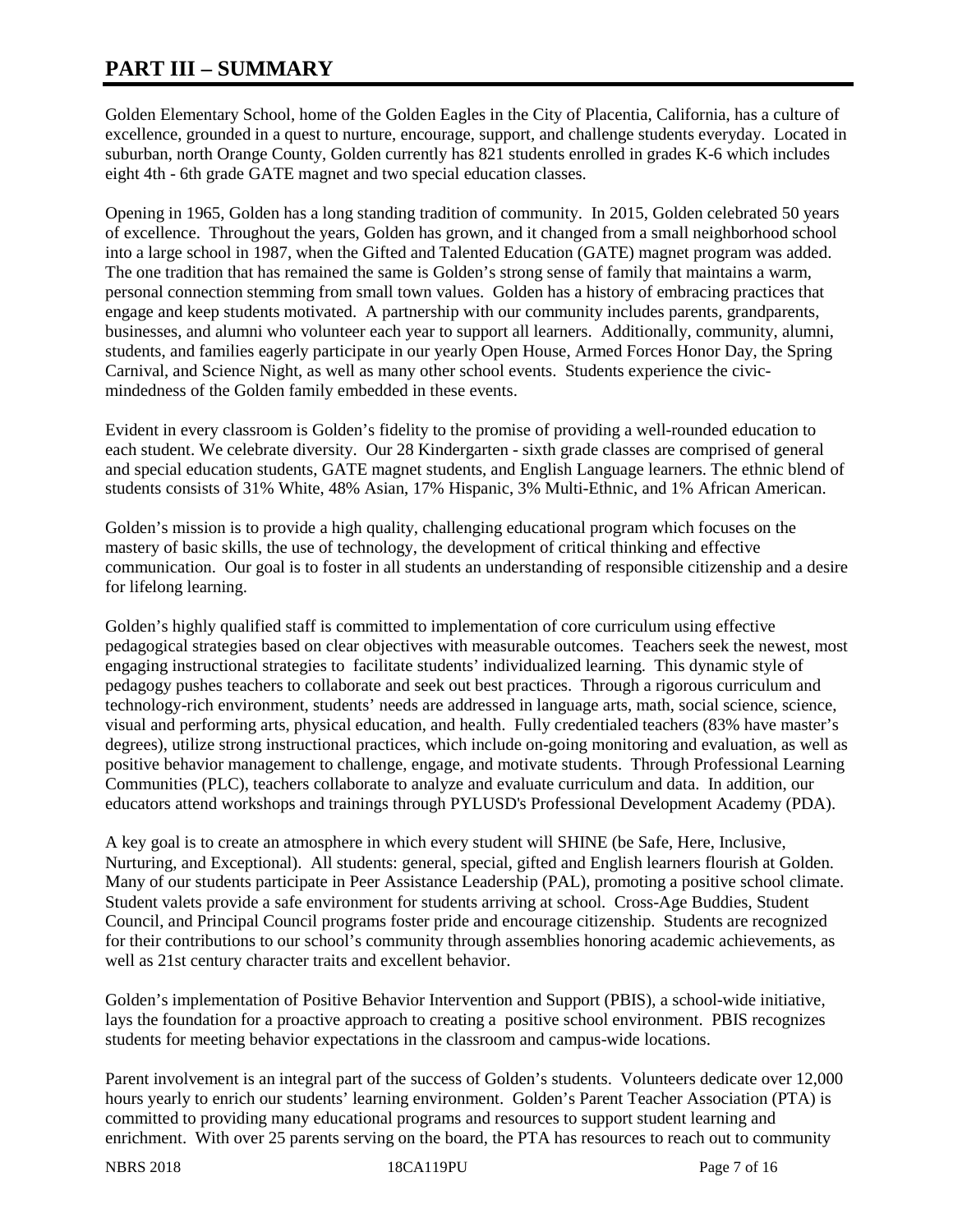members and incorporate sponsors who provide additional access to programs and funding. The PTA sponsors grade level field trips and Walk-Through assemblies where students interact with history. Other PTA programs include Meet the Masters, FIBO Art, Accelerated Reader, Family Nights, Book Fairs, Art Docent, Jog-a-Thon, Imagination Machine, Science Night, and Spring Carnival. The PTA and business partners also provide donations of Chromebooks, emergency supplies, and instructional materials.

Known for its academic success and friendly atmosphere, Golden's dedicated staff, in partnership with Golden's families and community, has made Golden Elementary a place where ALL students SHINE!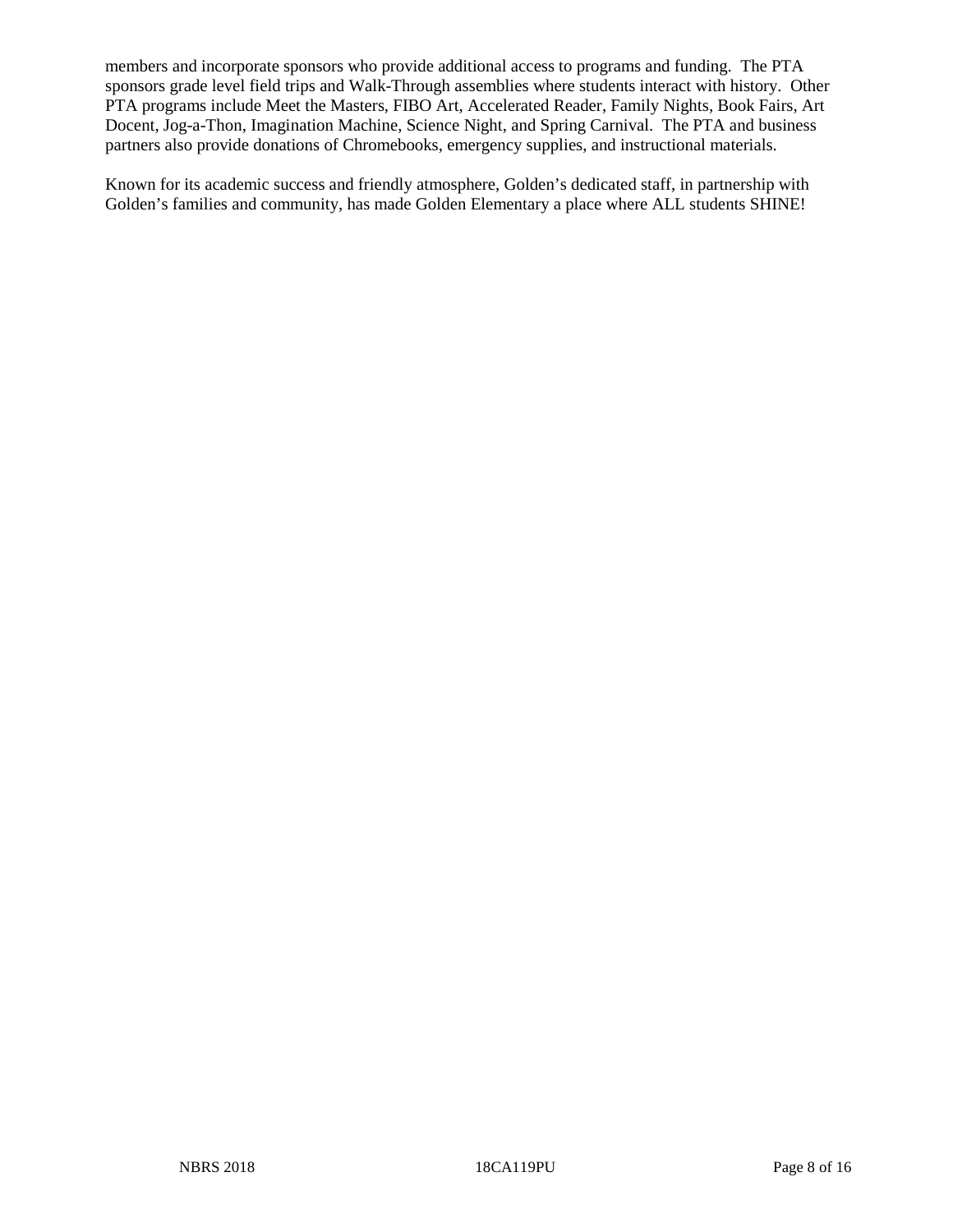## **1. Core Curriculum:**

The curriculum at Golden Elementary provides students with opportunities to employ the 21st century learning skills of communication, collaboration, critical thinking, citizenship, and creativity.

Golden's newly adopted language arts curriculums provide comprehensive programs based on the California Common Core State Standards (CCSS). The K-5 program sets its foundation on essential questions that drive the instruction of each unit with themes that are consistent throughout grade levels. High interest informational, literary texts, and thematic readers are used in small and whole group instruction. The texts focus on using evidence-based answers to show student comprehension. Students learn through pair-share and group discussions utilizing response journals and online assessments. Phonemic awareness in the primary grades develops decoding, inflection, and fluency in reading. A supplemental online reading program, Accelerated Reader (AR), is used to monitor reading comprehension, while the teacher created Golden Eagle University (GEU) addresses reading, writing, speaking and listening standards in fourth grade. The sixth grade program links anchor texts with engaging short stories, poems, and informational texts that include rich themes and sophisticated concepts that challenge students as readers and thinkers. Supplemental teacher created novel studies allow for additional emphasis on character analysis, response to literature, and depth and complexity strategies. These programs were chosen to ensure access to appropriate leveled text and thinking tools to serve a range of needs. Opportunities to read higher-level books enrich literature studies while delving into standards. This balanced, rigorous language arts curriculum connects to real-life situations and prepares students to be 21st century thinkers and citizens.

Golden's mathematics curriculum includes a progression of skills across each grade level, strengthening mastery for all student groups. To meet the needs of all learners, students in grades four through six are grouped according to their foundational knowledge, providing accelerated as well as on-grade level classes. Both digital and print resources are used for differentiation, intervention, and assessment, providing immediate feedback to students and teachers. The California Standards for Mathematical Practices are pervasive throughout the curriculum and conveyed in instruction. Student-driven collaborative math conversations allow construction of viable arguments and reasoning. The supplemental math programs, Cognitive Guided Instruction (CGI) and Extending Children's Mathematics (ECM) form a foundation where students build on number sense and fraction/decimal problem solving. Third graders practice modeling with mathematics to create a tiny 3D house to find area and perimeter. Self-discovery is evident as sixth graders reason abstractly and quantitatively inscribing circles within squares to reveal the meaning of pi. This multifaceted approach ensures performance excellence.

Based on inquiry, science lessons at Golden focus on providing students with meaningful experiences by regularly engaging them with active participation in Next Generation Science Standards (NGSS). The science program provides the materials needed for the investigations, including metric measuring tools, supplies for experiments, and books that have articles covering a specific concept that was introduced in an active investigation. Active investigations are taken on the road as 6th grade students attend a five-day science camp in the local mountains. Several Golden teachers serve on the NGSS Task Force to bridge the current standards with the NGSS practices, which include student interactive notebooks and project-based learning. Science, Technology, Engineering, Art, and Math (STEAM) activities such as robotics building, roller coaster design, and video production all bring science to life.

Social studies instruction reflects commitment to the standards by facilitating student acquisition of knowledge and the development of critical thinking skills. Students connect the study of the past with events of the present. Grade level teams have curated resources and strategies to support the adopted curriculum. Kindergarten through second grade students study map skills and geography focusing on essential questions, "Where in the world is California?", and "Me on the Map." Third grade reads a historical book on the city, written by a former mayor, followed by a visit to the city's civic center. The fourth grade musical performance tells the story of the Gold Rush. The "Elephants and Donkeys" collaborative project engages fifth grade students in the formation of political parties, campaigns, and slogan writing. Origins of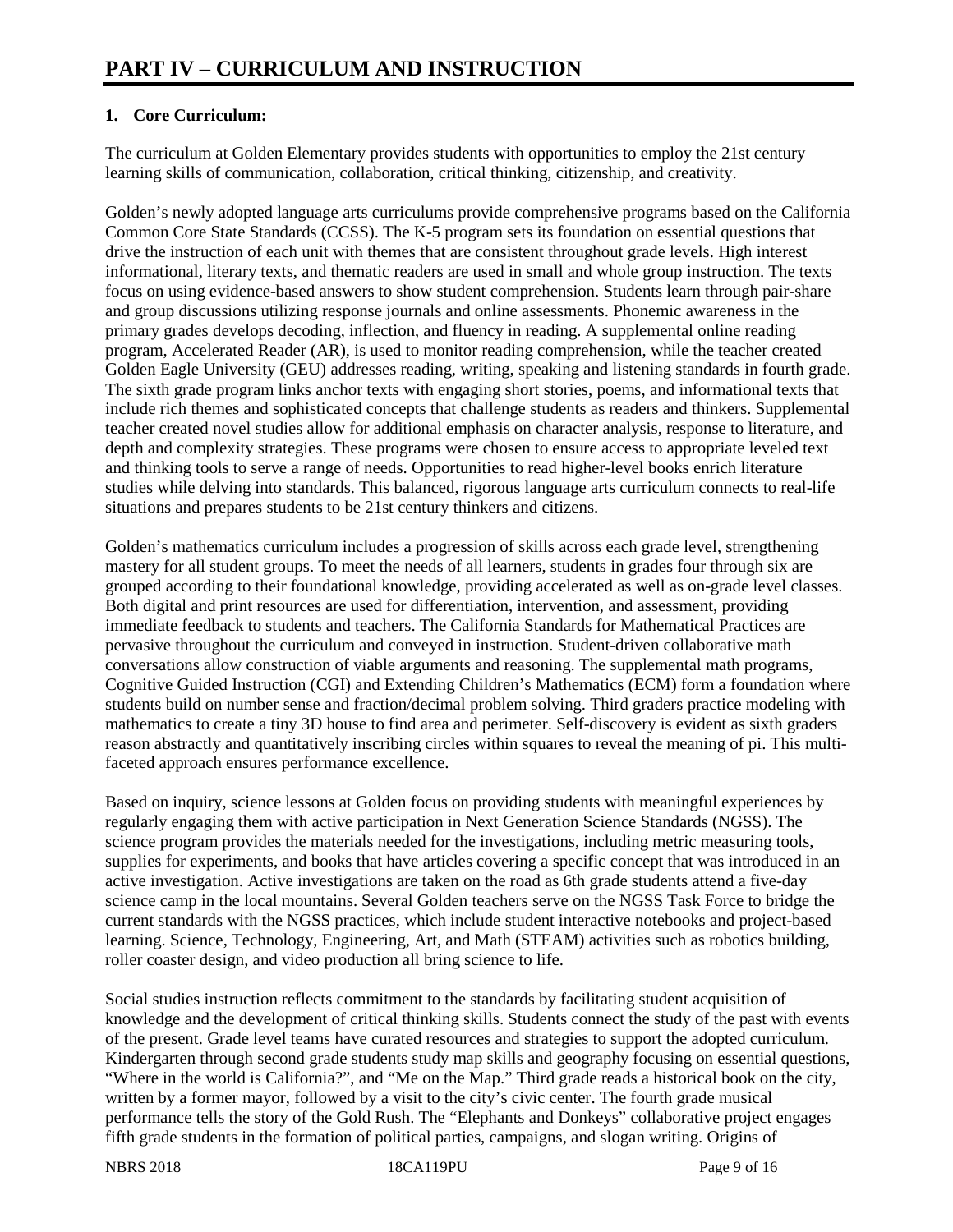citizenship and social structure are the foundation of sixth grade study. Students simulate a mock trial with a local district attorney leading students into this real-world application of civics.

## **2. Other Curriculum Areas:**

Coupled with our strong academic focus on the core curriculum, Golden provides a well-rounded education for the whole child. Golden's additional curricular programs support the emotional and physical well-being of its students. With visual and performing arts, music, physical education, technology, and after school programs, students acquire essential life skills.

PYLUSD provides music instruction by credentialed teachers for all fourth through sixth grade students twice weekly for 45 minutes. Students learn music theory and can choose lessons in vocal, string, or band instruments. Additionally, Golden offers art programs such as FIBO Art and Meet the Masters. Both programs teach about artists and technique. Students then apply these techniques to create in-class art projects. PYLUSD sponsors an art show and an instrumental music night to celebrate student success. Our PTA sponsors an annual school play through Stagelight Family Productions in which over 200 Golden students participate annually. A plethora of fine arts opportunities provides outlets for students to foster their creativity.

The Physical Education (PE) program provides students with 50 minutes of physical activity twice a week in Grades 1-6. Two credentialed PE teachers work with all students on teamwork/game strategies and overall physical health. Kindergarten teachers run a program called Sparks PE to improve gross and fine motor skills. Health and wellness, including nutrition about food groups are encompassed in the physical education program. Students demonstrate knowledge of physical fitness including ways to increase health and performance. PE is used to improve social interaction with peers through group activities that rely on cooperation and collaboration. Aerobic activity, including weekly running is used to understand the relationship of body composition, such as heart, muscles, lungs, oxygen, and blood. Sportsmanship and positive behavior are integrated throughout the program.

Golden students have equitable access to technology tools. In addition to Chromebook and iPad carts on campus, all classes have a weekly time block in one of two computer labs. Lessons using Learning.com that teach keyboarding, digital literacy, and digital citizenship are presented. Human Rights themed documentaries are created and developed through WeVideo, exemplifying student understanding and application of research skills, identification of credible online sources, global citizenry, and creativity. Use of Google Classroom from third through sixth grade facilitates communication between student and teacher. Goobric and Doctopus are used to evaluate student writing, which enable teachers to provide suggestions and opportunities for students to resolve issues. Accelerated Reader (AR) measures reading comprehension while boosting confidence in students. Golden's extensive library familiarizes all students with the online card catalog as a resource. Online math resources like video tutorials differentiate delivery of content. Programs like Ten Marks and Think Central offer vehicles for online math quizzes and completion of daily assignments, providing remediation, challenging word problems, and immediate feedback.

The Golden PTA funds assemblies that support state standards and help students engage with the curriculum in a hands-on, meaningful way. The Imagination Machine performers sing and act as a tool to teach parts of a narrative. Primary students are challenged to then create their own stories that may be chosen by the team to be acted out during a follow-up assembly. Students in grades four through six participate in Walk Through History assemblies designed to address social studies standards. Students prepare for the assembly by memorizing vocabulary, dates, short speeches, and by preparing short skits. At the assembly, a game show host takes the students through a period in history using students as the performers. This is a favorite program among students as history comes to life.

Optional extracurricular activities provided by community businesses extend the school day at Golden. Approximately 100 students participate in after school enrichment programs such as cooking, dance, art, karate, marine biology, and chess. These programs foster student creativity in the arts and sciences. In addition, Golden provides after school leveled math intervention for grades two through six based on teacher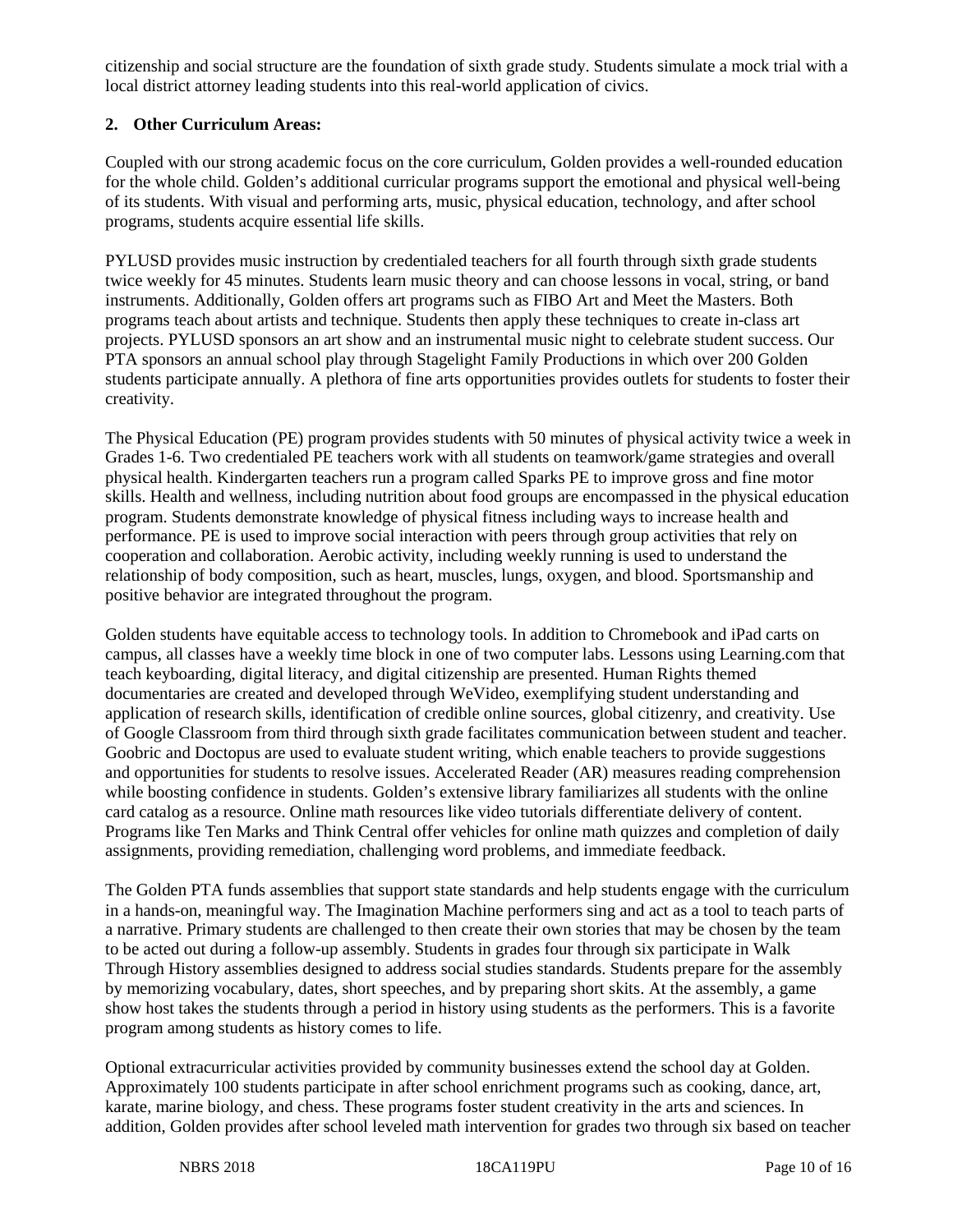referral, as well as an after school academic support class for English learners. Both of these provide a consistent support of essential academic skills.

#### **3. Instructional Methods, Interventions, and Assessments:**

Golden teachers consistently work to meet the diverse and individual needs of their students. Teachers use state assessment data, district grade-level specific assessments, online student screening data, and informal and formal classroom assessments to drive instruction. Checking for understanding along the way, whether through technology, mini whiteboards, or student work, assessments are critical to the success of student achievement. As a result, many instructional approaches are used to reach a variety of learners at every level including universal learning design, collaborative groups for differentiation, games and simulations, project based learning (PBL) activities, direct instruction, and the use of online instructional resources. Teachers make student engagement a priority and maximize instructional time accordingly.

It is imperative that these instructional methods create a high level of student learning and focus on the CCSS. Through ongoing professional development and grade level collaboration, teachers identify which instructional practices have the greatest impact on student achievement. In first grade, students read in small groups focusing on leveled texts, phonics based readers, and vocabulary rich literary texts. In fourth grade, students learn about the California Mission system with a game-like simulation that engages and excites students. Sixth grade students create a blueprint using 26 geometric terms in a PBL activity called Geometry Town. Regardless of the method, academic achievement is the heart of all instructional decisions. As formative and summative assessments are collected, teachers reflect and make changes in accordance to student needs.

When students need extra support in meeting grade level standards, Golden provides interventions to assist them. In the area of reading, credentialed teachers trained in Response to Intervention (RtI) teach students who are identified as below grade level or at-risk four times per week. Students receive foundational support in phonics, reading fluency, comprehension, spelling, writing, and vocabulary interventions. Assessment and progress monitoring are an integral part of the RtI program. Groupings are fluid, as students are added or exited throughout the year based on monthly and trimester results.

With the success of Golden's reading intervention RtI program, teachers examined other areas of need. Math assessment data revealed that some students needed additional support, and teachers looked for additional ways to meet these needs. The solution was to provide math intervention after school for students in grades 2-6, thus extending the school day. This innovative after-school program provides small group, intensive six-week sessions to target basic skills. Students are identified using district fluency tests, classroom quizzes, and formative assessment. The goal is to extend these identified students' day for an hour to allow them further opportunity to master mathematical concepts and improve math performance.

The English Language Development (ELD) program at Golden directly targets English language learners and provides students with strategies for developing English language skills. With PYLUSD's support, students are assessed annually using the California English Language Development Test (CELDT) and newly adopted English Proficiency Assessment for California (ELPAC). As students become fluent in the English language, they exit the program and receive instruction in their homeroom class. Additionally, ELD students in grades one through six are invited to attend an after-school academic support class two times a week to receive help with classwork or homework.

Using a multi-tiered support system (MTSS), students needing academic, behavioral, or social-emotional support are identified. Students take part in a weekly game time fostering social awareness skills and sportsmanship, which is facilitated by 5th and 6th grade PAL members. Students needing positive reinforcement for work completion and/or emotional support may take part in Check-in/Check-out (CICO), providing a daily connection and guidance with one or more staff members on campus.

As a high performing school, maintaining a level of academic excellence is paramount. Golden is a community of educators who reflect and take action to improve student achievement. Formative and summative assessments are utilized to redefine academic goals that support each student. We begin the year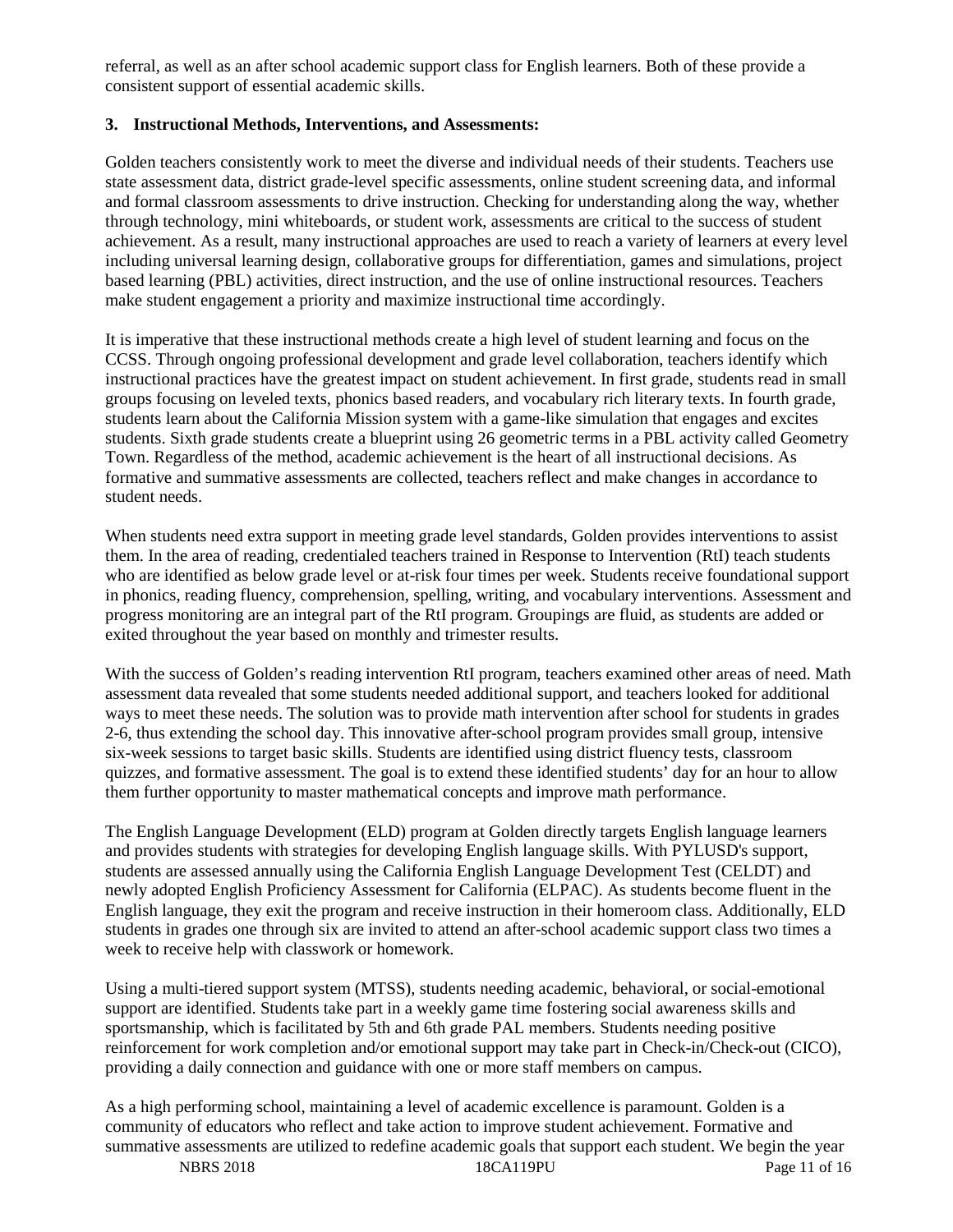by reflecting on teacher goals and objectives. This continues through trimester assessments and during the weekly PLCs, in which teachers take the time to adjust the scope, sequence, or instruction of the curriculum. In addition, parent partnerships that specifically cultivate a relationship of trust, provide a supportive network in which students consistently reach their greatest potential.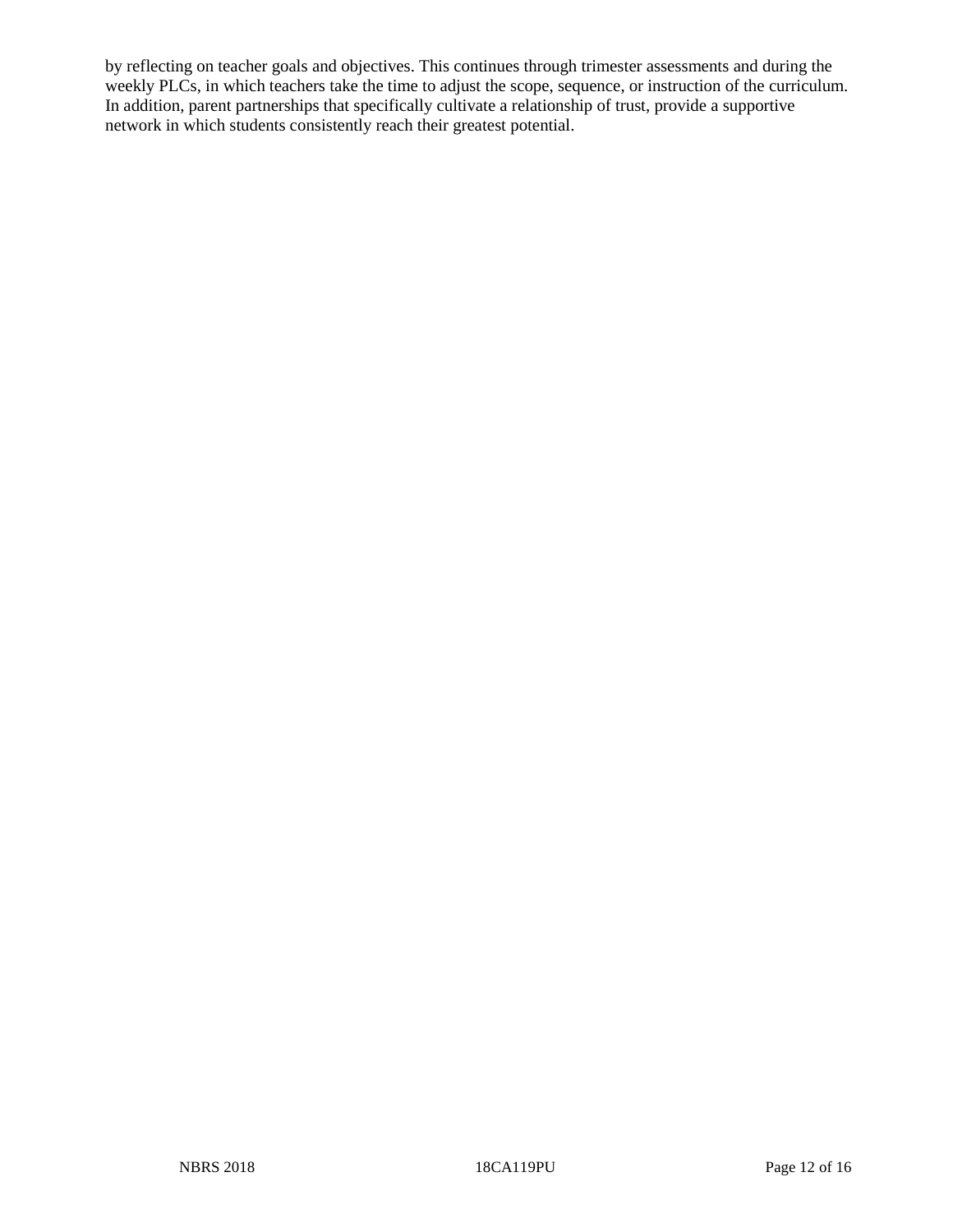#### **1. School Climate/Culture:**

At Golden Elementary, every student shines. Known for its academic success and warm, friendly atmosphere, Golden's dedicated staff partners with its families and the community to engage and motivate students. Communication cements the partnership with teachers providing feedback through face-to-face conversations, email, newsletters, and weekly "Greensheet." Teachers and staff share a true passion for the students and their learning success, while parent volunteers work thousands of hours a year to help support these experiences. At any given moment, if you were to step on campus, you might observe students getting a hug or high-five and positive classroom environments with an abundance of student generated work displayed.

With the implementation of PBIS over the last three years, teachers and staff provide students with academic and social-emotional support to be responsible, respectful, and safe citizens. Each year begins with school-wide PBIS assemblies. Throughout the year, teachers continue to positively reinforce stated rules, expectations, and procedures. Students receive Gold Cards and coupons for special privileges, as well as a variety of other incentives for positive behavior such as Principal for the Day.

Golden's conviction to ensure the best for every child means that when a child needs extra support socially or emotionally there are additional PBIS procedures in place such as CICO which is a Tier 2 intervention strategy. CICO requires students to check in with a staff member at the start and at the end of the day. During this brief morning interaction, the staff member gives positive encouragement to the student and makes sure the student has the supplies needed for the day. Near dismissal time, the student reflects on his or her day with the CICO staff member who in turn encourages positive behavior for the following day. This intervention lasts approximately ten days. If no improvement is made, another intervention is initiated.

Golden teachers and students feel valued and supported. Teachers support each other personally and professionally. Teachers value each other's strengths and inspire each other through collaboration and mentorship. Golden's administration is caring and inclusive allowing teachers to help make leadership decisions as well as providing time to collaborate and attend professional development. Administration invites students to be part of a Principal Advisory Council (PAC). Student programs such as Students Council PAL, Big and Little Friends also are integral in providing a positive environment for students to display leadership skills.

#### **2. Engaging Families and Community:**

Golden makes family and community engagement a top priority. The staff acknowledges the direct link between parent involvement, high behavioral expectations, and student achievement. An army of volunteers is integral to Golden's success. Classroom volunteers may assist with small group instruction, read with students, assist in the library and computer lab, or support teachers with classroom preparation.

Golden's PTA is absolutely amazing! Working alongside teachers, they purchase educational assemblies. PTA supports field trips for hands-on learning experiences like the first grade field trip to the Long Beach Aquarium and the third grade trip to learn about the life of the local Native American tribe. This allows students the opportunity to have concrete experiences. In addition, PTA organizes parent art docents to teach art lessons specific to each grade level. PTA supports the technology needs of the school. Over the last several years they have provided Chromebook carts and refreshed computers and printers adjacent to the classrooms. PTA and Golden worked in tandem to launch a second computer lab, instantly doubling student access. Proud parents serve in leadership capacities such as School Site Council and PTA Council.

Engaging family and community is a strength for Golden. Events such as Family Science Night, Armed Forces Day, Open House, and parent conferences are widely attended. Local businesses connect with Golden by providing family nights at restaurants and award certificates for trimester awards. Placentia's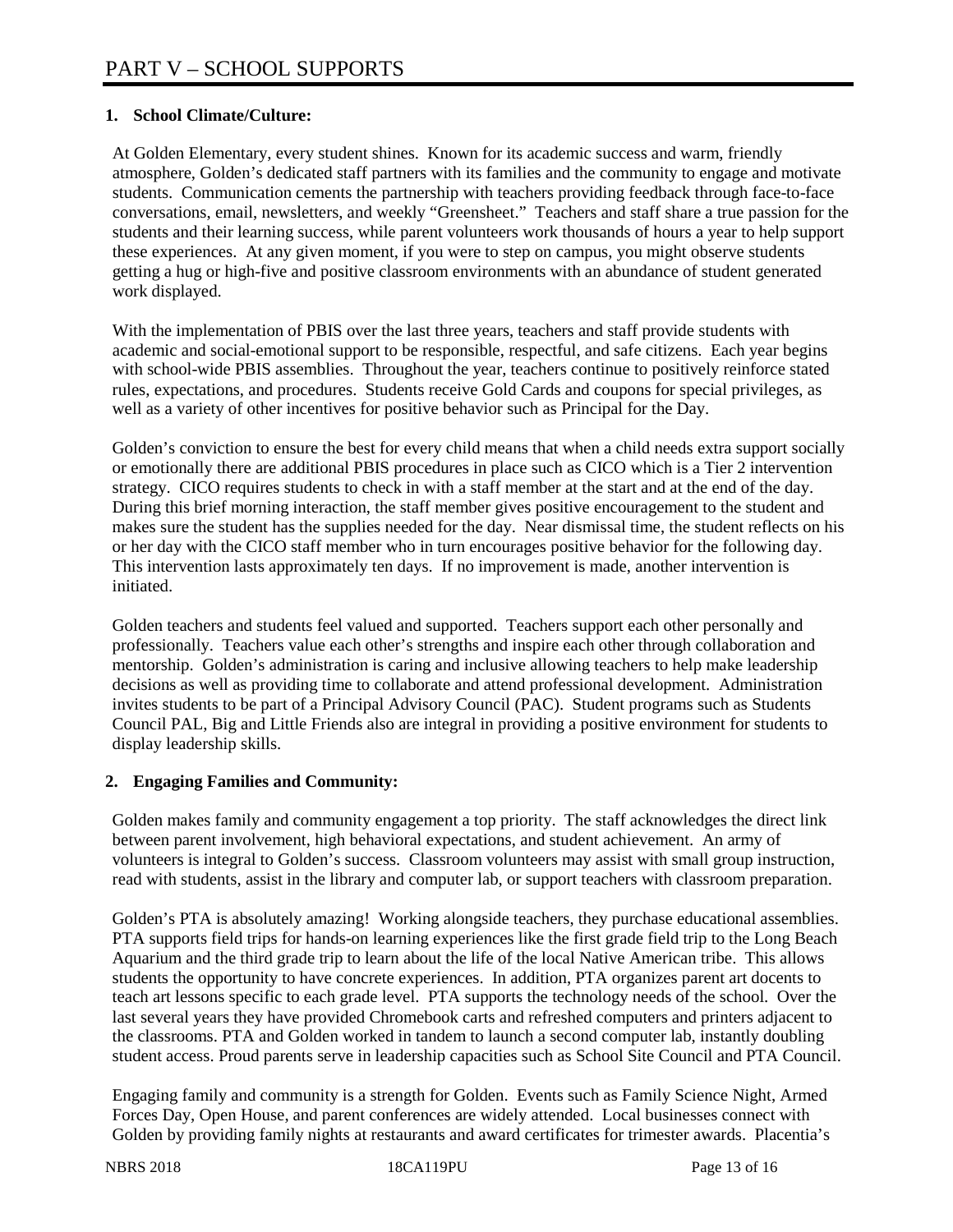former mayor donates his book about local history, and the Elk's Club donates dictionaries to third grade students each year. The principal has connected with a non-profit organization called Love Placentia that brings a team of volunteers each spring to work on projects like painting benches, fences, and planting new flowers to brighten up the campus.

Maintaining strong relationships with students, families, staff, and the surrounding community requires a multi-faceted system of communication. Teachers communicate with parents via classroom websites, newsletters, phone calls, and daily agendas. In 5th and 6th grades, students' classroom grades are posted on an online grading system (AERIES) which parents can check on a continual basis. Parents also access their child's Accelerated Reading grades online. Volunteers fill weekly "mailbags" into which all graded work and flyers go; parents expect to see the mailbag every Thursday. It is an expectation that the bag is signed and returned the following day. The PTA emails an on-line weekly newsletter called Greensheet, which provides a wealth of information about Golden.

#### **3. Professional Development:**

Golden's staff is committed to personal growth. PYLUSD offers a variety of professional development opportunities to instruct teachers and administrators to achieve success in student achievement and school improvement. Within our PDA, teachers and administrators have attended training in the areas of language arts, math, GATE, ELD, technology, and science.

With the introduction of new technology in classrooms, specifically Chromebooks, many of our staff members attended the summer Google Summit, targeting innovative use of Google Apps that promote student engagement and collaboration for both teachers and students. Our teachers and administrator trained their peers on how to use these tools to build capacity. Fourth and fifth grade teams designed a "Techy Camp" and taught every student how to use the GSuite such as googledocs, slides, and drawings. This continues to be a motivator to seek excellence since work is shared with other audiences.

PLCs were developed following extensive staff training through PYLUSD in-services. Because of the strong leadership of our principal and district administrators, these meetings have become the heart of our programs and the power behind closing the gap. Collaboration is a systematic process in which teachers work together to analyze and improve their classroom practice in order to close the achievement gap.

Another example of professional growth is the 100% participation in a two day district training for the new language arts adoption. Teams attended these inservices and now meet in PLC groups to analyze the curriculum, plan together, and share best practices. The fourth-sixth grade GATE team held a vertical articulation day to align quality writing instruction with the new adoption. GATE teachers attended the Orange County GATE Conference, bringing back to the classroom strategies to infuse deeper thinking skills and novel use of the curriculum.

Professional development at Golden includes safety training for staff and students. According to Andrew Grover, Ed.D., research has shown that students who feel safe at school do better academically. For the past four years, Golden staff has worked with PYLUSD and local authorities to design a disaster preparedness plan which includes school-wide emergency supplies. Teachers are trained in their assigned roles and classrooms are equipped with walkie- talkies and emergency packs. Students exhibit amazing skill for following procedures during fire, earthquake, and lock-down drills. Should Golden have an emergency, the school is well prepared due to the thoughtful planning and implementation of our safety system.

## **4. School Leadership:**

Golden employs a shared leadership where all stakeholders are invited to be partners in the decision making of the school. Because all staff members share in the same goal, input and direct communication is required to ensure all students meet or exceed standards. A spirit of togetherness can be felt as the principal takes the time to make connections and ensure every member feels like a valuable contributing member of our cohesive Golden team.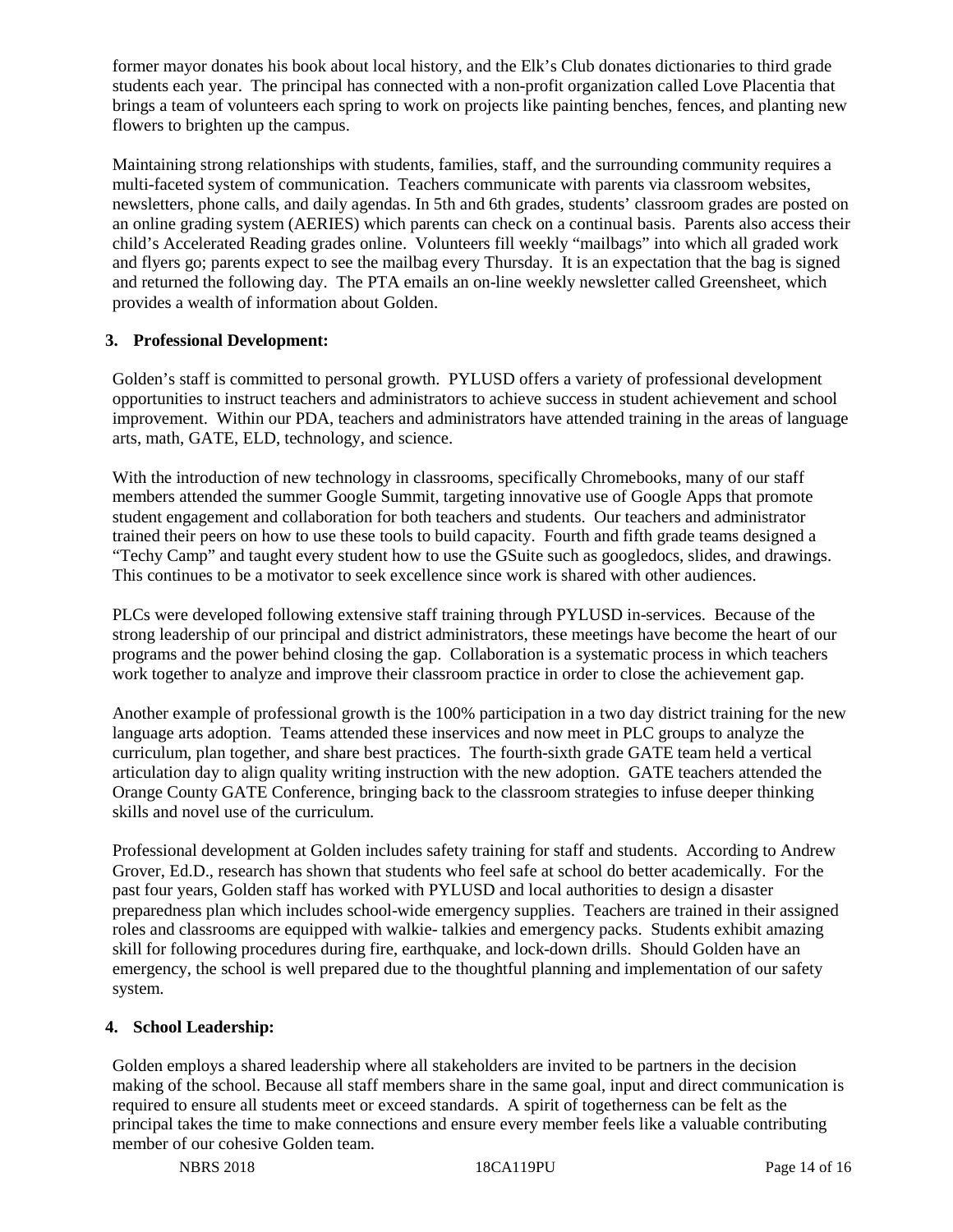Golden's Leadership Team, comprised of the principal and representatives from every grade level, meet monthly to discuss important issues, policies, and programs to inform decisions, especially pertaining to student achievement. The Leadership Team's members seek input from their grade level team providing another vehicle of inclusion and shared decision making.

Individual teachers who have attended district trainings are given leadership opportunities during monthly staff meeting to train other staff members. For example, the Student Study Coordinator explained how to use the new online procedure for at-risk students.

Golden also shares information and seeks input from the school's PTA. The principal and teacher representative attend monthly PTA meetings to communicate and plan programs to benefit all students. PTA also provides parents access to curriculum, programs, and decision making. This long standing partnership provides programs that support Golden students' achievement. Through collaboration everyone has a voice, which makes parents a valuable member of our team.

Golden's SSC, made up of an equal number of staff members and parents who are elected from the entire parent body, meet four times a year to discuss implementation of school policies and programs/curriculum, student goals and outcomes, as well as progress towards achievement goals. Results of student progress from each grade level are shared three times a year to monitor growth. Golden's School Plan or Local Control Accountability Plan is also written and adopted by this governing board and clearly defines how the school's budget supports student achievement.

At Golden, students also have a voice! Student Council, which includes students elected from each fourth through sixth grade class, meets monthly with three teacher advisors to discuss ways to promote school spirit and civic responsibility. This board of students also meets three times each year with the principal. The principal uses this feedback to make changes and improvements throughout the year. For example, students felt additional handballs were needed at recess, and the next week there were five more on each playground.